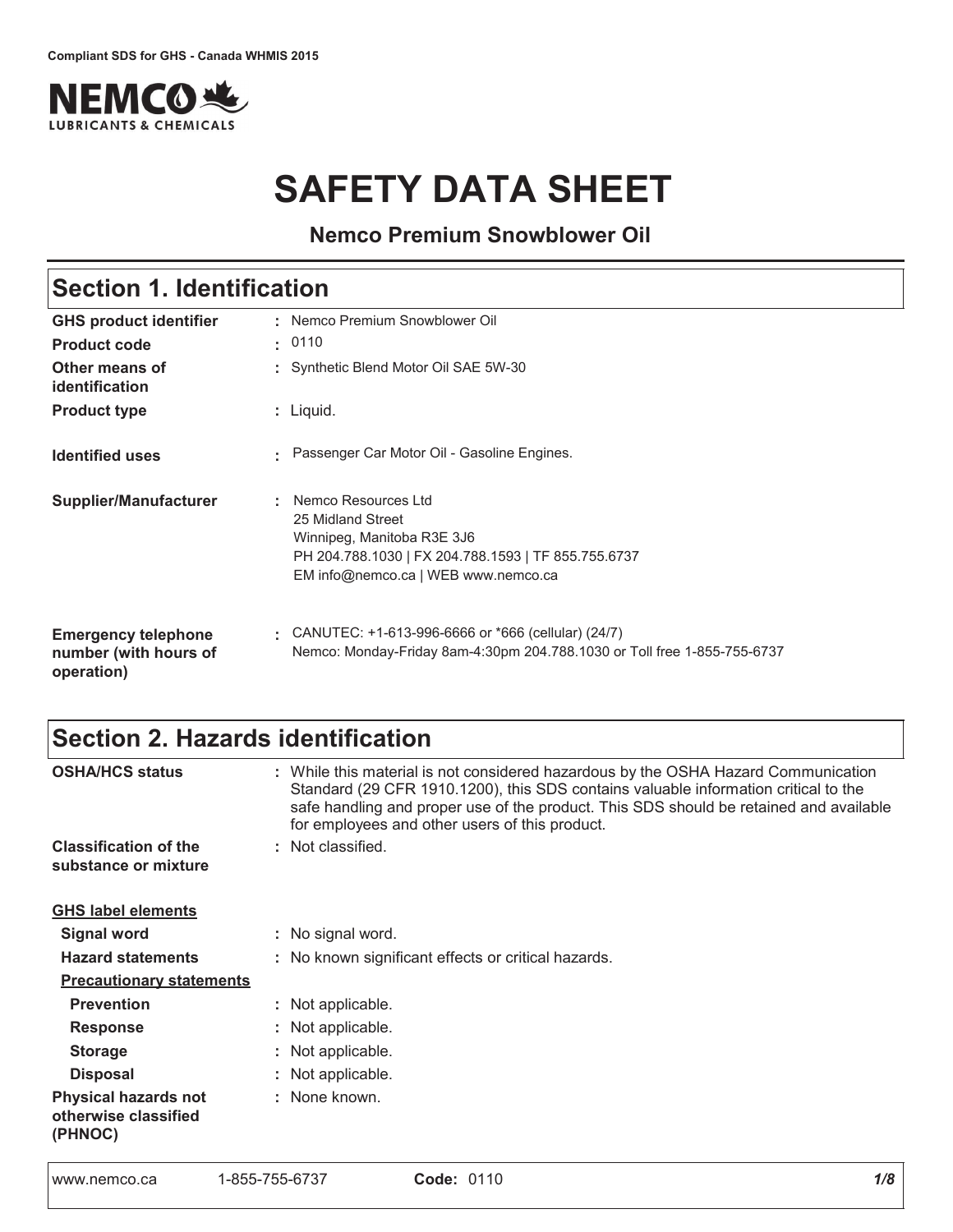

# **Section 2. Hazards identification**

| <b>Health hazards not</b> |  |
|---------------------------|--|
| otherwise classified      |  |
| (HHNOC)                   |  |

: None known.

# Section 3. Composition/information on ingredients

| Substance/mixture                | : Mixture                           |
|----------------------------------|-------------------------------------|
| <b>Chemical name</b>             | : Lubricating oil.                  |
| Other means of<br>identification | Synthetic Blend Motor Oil SAE 5W-30 |

#### **CAS number/other identifiers**

| <b>CAS number</b>   | : Not applicable. |
|---------------------|-------------------|
| <b>Product code</b> | : 0110            |
|                     |                   |

| Ingredient name                                        | $\frac{9}{6}$ | <b>CAS number</b> |  |
|--------------------------------------------------------|---------------|-------------------|--|
| Distillates (petroleum), hydrotreated light paraffinic | ≥25 -<br>$50$ | 64742-55-8        |  |

#### Any concentration shown as a range is to protect confidentiality or is due to batch variation.

There are no additional ingredients present which, within the current knowledge of the supplier and in the concentrations applicable, are classified as hazardous to health or the environment and hence require reporting in this section.

Occupational exposure limits, if available, are listed in Section 8.

### **Section 4. First aid measures**

#### **Description of necessary first aid measures**

| Eye contact                                        | : If material comes in contact with the eyes, immediately wash the eyes with large<br>amounts of water for 15 minutes, occasionally lifting the lower and upper lids. Get<br>medical attention.                                                                                                               |
|----------------------------------------------------|---------------------------------------------------------------------------------------------------------------------------------------------------------------------------------------------------------------------------------------------------------------------------------------------------------------|
| Inhalation                                         | : If person breathes in large amounts of material, move the exposed person to fresh air at<br>once. If breathing has stopped, perform artificial respiration. Keep the person warm and<br>at rest. Get medical attention as soon as possible.                                                                 |
| <b>Skin contact</b>                                | : If the material comes in contact with the skin, wash the contaminated skin with soap and<br>water promptly. If the material penetrates through clothing, remove the clothing and<br>wash the skin with soap and water promptly. If irritation persists after washing, get<br>medical attention immediately. |
| Ingestion                                          | : If material has been swallowed, do not induce vomiting. Get medical attention<br>immediately.                                                                                                                                                                                                               |
| Most important symptoms/effects, acute and delayed |                                                                                                                                                                                                                                                                                                               |
| <b>Potential acute health effects</b>              |                                                                                                                                                                                                                                                                                                               |
| Eye contact                                        | : No known significant effects or critical hazards.                                                                                                                                                                                                                                                           |
| <b>Inhalation</b>                                  | : No known significant effects or critical hazards.                                                                                                                                                                                                                                                           |
| <b>Skin contact</b>                                | : No known significant effects or critical hazards.                                                                                                                                                                                                                                                           |
| Ingestion                                          | : No known significant effects or critical hazards.                                                                                                                                                                                                                                                           |
| Over-exposure signs/symptoms                       |                                                                                                                                                                                                                                                                                                               |
| Eye contact                                        | : Adverse symptoms may include the following: pain or irritation, watering, redness.                                                                                                                                                                                                                          |
| <b>Inhalation</b>                                  | : Adverse symptoms may include the following: respiratory tract irritation, coughing.                                                                                                                                                                                                                         |
| <b>Skin contact</b>                                | : Adverse symptoms may include the following: irritation, redness.                                                                                                                                                                                                                                            |
| Ingestion                                          | : No known significant effects or critical hazards.                                                                                                                                                                                                                                                           |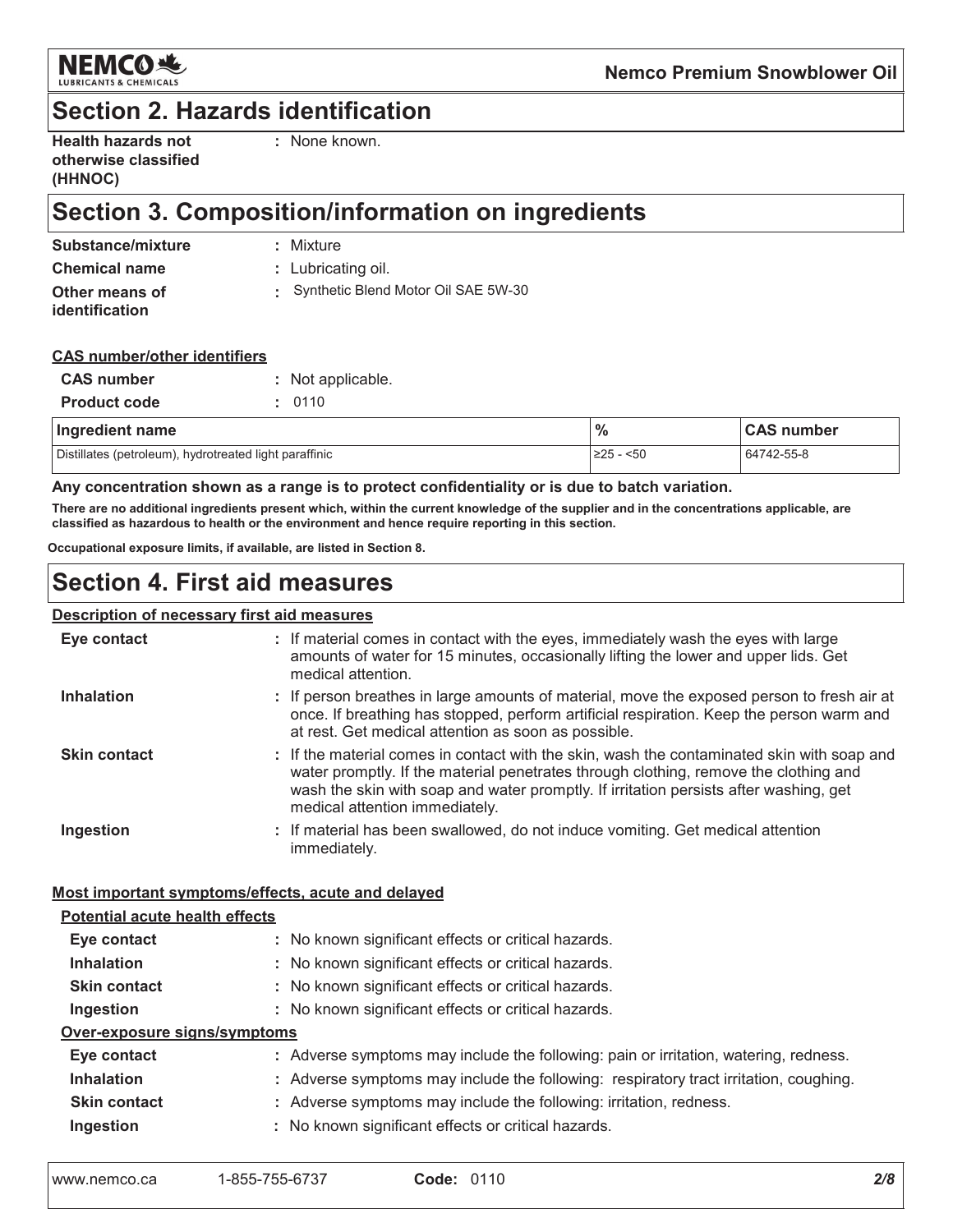

# **Section 4. First aid measures**

#### Indication of immediate medical attention and special treatment needed, if necessary

| Notes to physician                | : Treat symptomatically. Contact poison treatment specialist immediately if large<br>quantities have been ingested or inhaled. |
|-----------------------------------|--------------------------------------------------------------------------------------------------------------------------------|
| <b>Specific treatments</b>        | : No specific treatment.                                                                                                       |
| <b>Protection of first-aiders</b> | : No action shall be taken involving any personal risk or without suitable training.                                           |

See toxicological information (Section 11)

### **Section 5. Fire-fighting measures**

| <b>Extinguishing media</b>                               |                                                                                                                                                |
|----------------------------------------------------------|------------------------------------------------------------------------------------------------------------------------------------------------|
| Suitable extinguishing<br>media                          | : Use water spray to cool fire exposed surfaces and to protect personnel. Foam, dry<br>chemical or water spray (fog) to extinguish fire.       |
| Unsuitable extinguishing<br>media                        | : None known.                                                                                                                                  |
| <b>Specific hazards arising</b><br>from the chemical     | : Toxic fumes gases or vapors may evolve on burning.                                                                                           |
| <b>Hazardous thermal</b><br>decomposition products       | : No specific data.                                                                                                                            |
| <b>Special protective actions</b><br>for fire-fighters   | : When fighting fires wear full turnout gear and self contained breathing apparatus. Water<br>may cause splattering. Material floats on water. |
| <b>Special protective</b><br>equipment for fire-fighters | : Not applicable.                                                                                                                              |

# **Section 6. Accidental release measures**

|                                                       | <b>Personal precautions, protective equipment and emergency procedures</b>                                                                                                                                                                         |
|-------------------------------------------------------|----------------------------------------------------------------------------------------------------------------------------------------------------------------------------------------------------------------------------------------------------|
| For non-emergency<br>personnel                        | : Keep unnecessary and unprotected personnel from entering. Avoid breathing vapor or<br>mist. Provide adequate ventilation. Wear appropriate respirator when ventilation is<br>inadequate. Put on appropriate personal protective equipment.       |
|                                                       | For emergency responders : If specialized clothing is required to deal with the spillage, take note of any information in<br>Section 8 on suitable and unsuitable materials. See also the information in "For non-<br>emergency personnel".        |
| <b>Environmental precautions</b>                      | : Avoid dispersal of spilled material and runoff and contact with soil, waterways, drains<br>and sewers. Inform the relevant authorities if the product has caused environmental<br>pollution (sewers, waterways, soil or air).                    |
| Methods and materials for containment and cleaning up |                                                                                                                                                                                                                                                    |
| <b>Spill</b>                                          | : Contain with dikes or absorbent to prevent migration to sewers/streams. Take up small<br>spill with dry chemical absorbent; large spills may require pump or vacuum prior to<br>absorbent. May require excavation of severely contaminated soil. |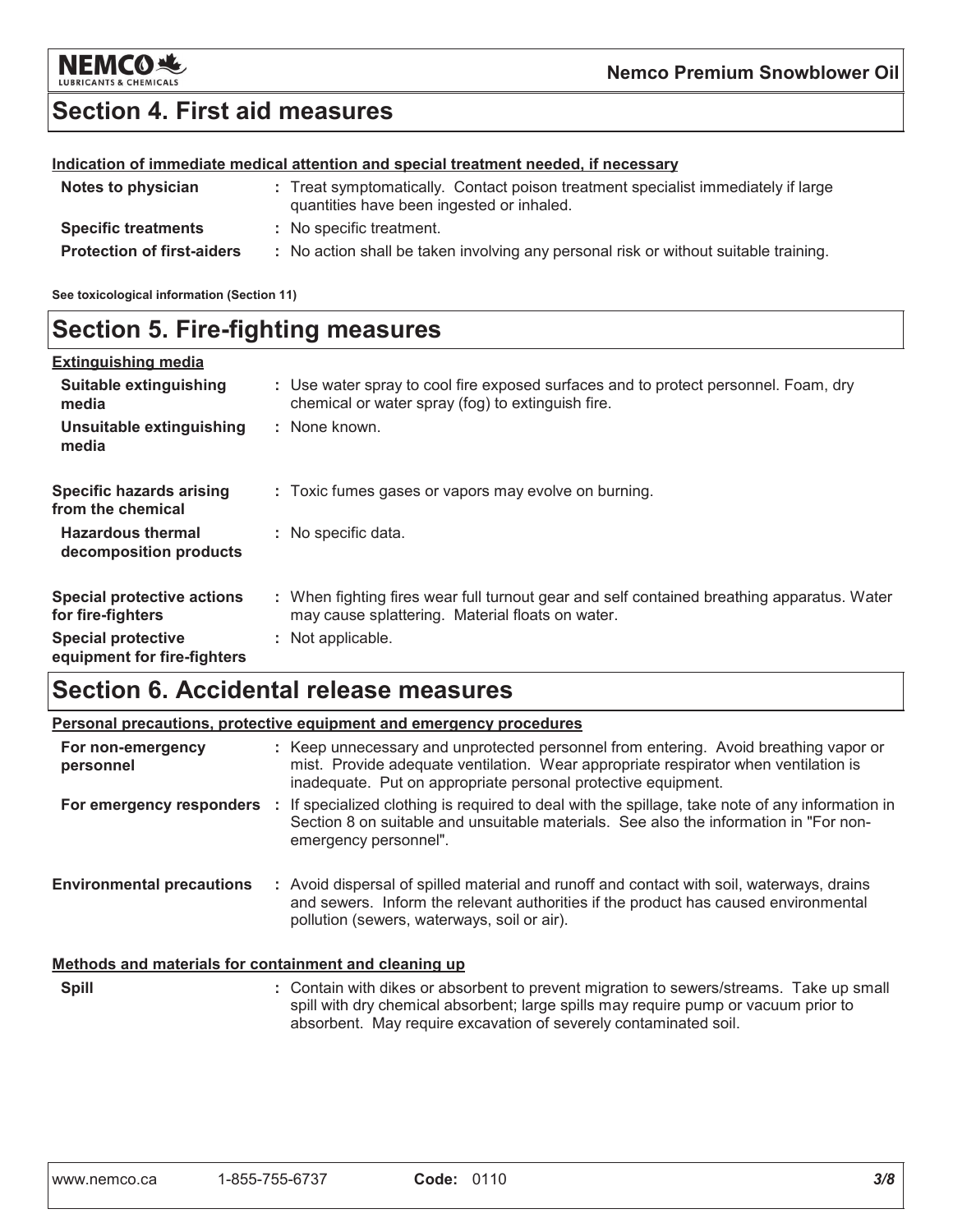

# **Section 7. Handling and storage**

#### **Precautions for safe handling**

| <b>Protective measures</b>                                         | : Put on appropriate personal protective equipment (see Section 8). Do not get in eyes or<br>on skin or clothing. Do not breathe vapor or mist. Do not ingest. Use only with<br>adequate ventilation. Wear appropriate respirator when ventilation is inadequate.                                                                                                                                                                                           |
|--------------------------------------------------------------------|-------------------------------------------------------------------------------------------------------------------------------------------------------------------------------------------------------------------------------------------------------------------------------------------------------------------------------------------------------------------------------------------------------------------------------------------------------------|
| <b>Advice on general</b><br>occupational hygiene                   | : Eating, drinking and smoking should be prohibited in areas where this material is<br>handled, stored and processed. Workers should wash hands and face before eating,<br>drinking and smoking.                                                                                                                                                                                                                                                            |
| Conditions for safe storage,<br>including any<br>incompatibilities | : Do not store above the following temperature: $113^{\circ}$ C (235.4 $^{\circ}$ F). Odorous and toxic<br>fumes may form from the decomposition of this product if stored at excessive<br>temperatures for extended periods of time. Store in accordance with local regulations.<br>Store in a dry, cool and well-ventilated area, away from incompatible materials (see<br>Section 10). Use appropriate containment to avoid environmental contamination. |

# Section 8. Exposure controls/personal protection

#### **Control parameters**

| <b>Occupational exposure limits</b>                       |                 |                          | TWA (8 hours)           |  |                          | STEL (15 mins)    |       |     | Ceiling           |       |                  |
|-----------------------------------------------------------|-----------------|--------------------------|-------------------------|--|--------------------------|-------------------|-------|-----|-------------------|-------|------------------|
| Ingredient                                                | List name       | ppm                      | mg/m <sup>3</sup> Other |  | ppm                      | mg/m <sup>3</sup> | Other | ppm | mg/m <sup>3</sup> | Other | <b>Notations</b> |
| Distillates (petroleum), hydrotreated<br>heavy paraffinic | US ACGIH 3/2015 | $\overline{\phantom{0}}$ | 5                       |  |                          |                   |       |     |                   |       | [a]              |
|                                                           | AB 4/2009       | $\qquad \qquad$          | 5                       |  | $\overline{\phantom{0}}$ | 10                |       |     |                   |       | [b]              |
|                                                           | ON 7/2015       |                          | 5                       |  | $\overline{\phantom{0}}$ | 10                |       |     |                   |       | [b]              |
|                                                           | QC 1/2014       |                          | 5                       |  | $\overline{\phantom{0}}$ | 10                |       |     |                   |       | [b]              |
| Distillates (petroleum), hydrotreated<br>light paraffinic | US ACGIH 3/2015 |                          | 5                       |  |                          |                   |       |     |                   |       | [a]              |
|                                                           | AB 4/2009       | $\overline{\phantom{a}}$ | 5                       |  | $\overline{\phantom{0}}$ | 10                |       |     |                   |       | [b]              |
|                                                           | ON 7/2015       |                          | 5                       |  | $\overline{\phantom{0}}$ | 10                |       |     |                   |       | [b]              |
|                                                           | QC 1/2014       | $\qquad \qquad$          | 5                       |  | $\overline{\phantom{0}}$ | 10                |       |     |                   |       | [b]              |

Form: [a]Inhalable fraction [b]Mist

| <b>Appropriate engineering</b><br>controls | : Use only with adequate ventilation.                                                                                                                                                                                                                         |
|--------------------------------------------|---------------------------------------------------------------------------------------------------------------------------------------------------------------------------------------------------------------------------------------------------------------|
| <b>Environmental exposure</b><br>controls  | : Emissions from ventilation or work process equipment should be checked to ensure<br>they comply with the requirements of environmental protection legislation.                                                                                              |
| <b>Individual protection measures</b>      |                                                                                                                                                                                                                                                               |
| Hygiene measures                           | : Wash hands, forearms and face thoroughly after handling chemical products, before<br>eating, smoking and using the lavatory and at the end of the working period. Ensure<br>that eyewash stations and safety showers are close to the workstation location. |
| <b>Eye/face protection</b>                 | : Recommended: Splash goggles and a face shield, where splash hazard exists.                                                                                                                                                                                  |
| <b>Skin protection</b>                     |                                                                                                                                                                                                                                                               |
| <b>Hand protection</b>                     | : 4 - 8 hours (breakthrough time): Nitrile gloves.                                                                                                                                                                                                            |
| <b>Body protection</b>                     | : Recommended: Long sleeved coveralls.                                                                                                                                                                                                                        |
| <b>Other skin protection</b>               | : Recommended: Impervious boots.                                                                                                                                                                                                                              |
| <b>Respiratory protection</b>              | : If ventilation is inadequate, use a NIOSH-certified respirator with an organic vapor<br>cartridge and P95 particulate filter.                                                                                                                               |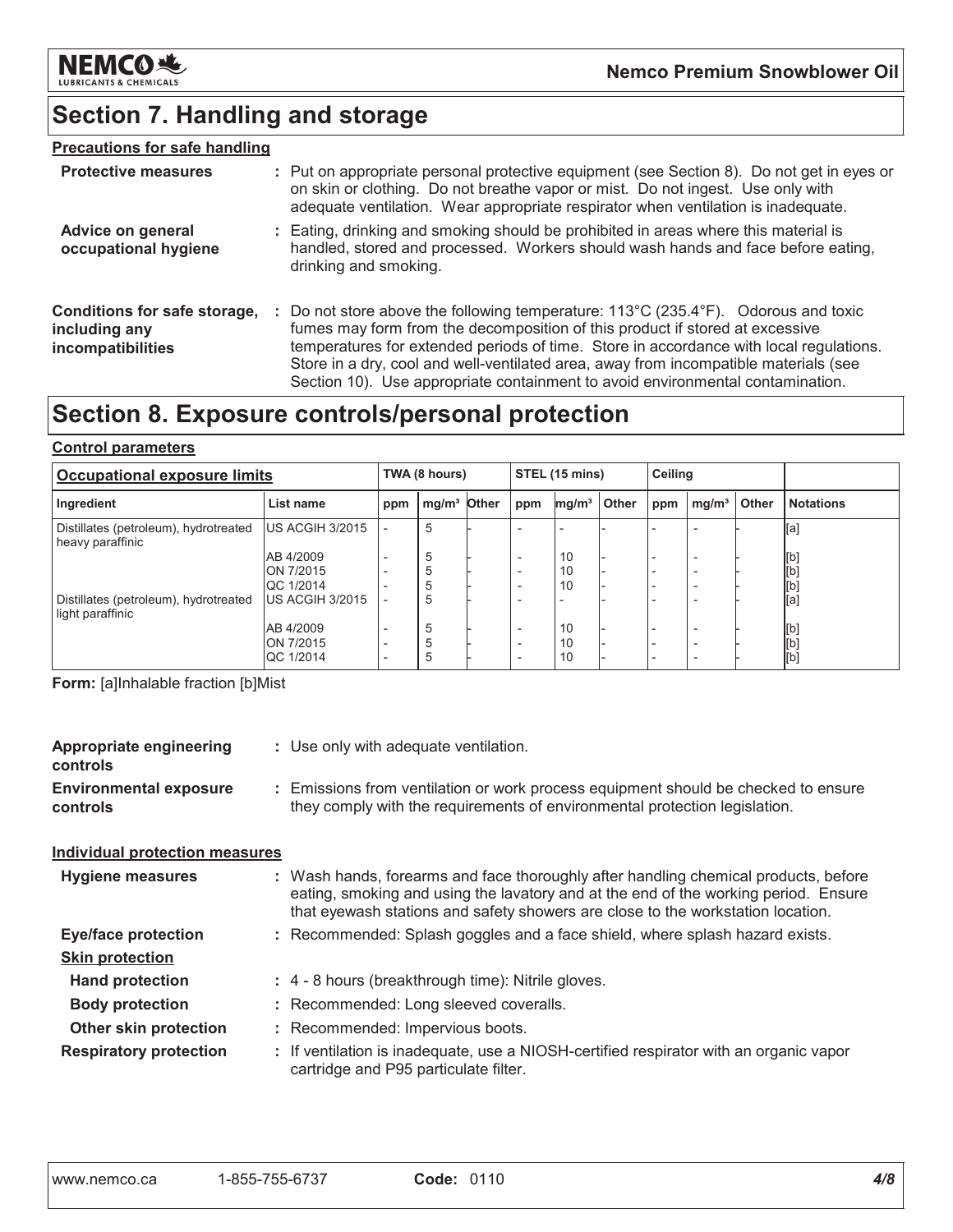

# Section 9. Physical and chemical properties

#### **Appearance**

| <b>Physical state</b>                             | : Liquid.                              |
|---------------------------------------------------|----------------------------------------|
| Color                                             | : Amber.                               |
| Odor                                              | : Not available.                       |
| <b>Odor threshold</b>                             | : Not available.                       |
| pH                                                | : Not available.                       |
| <b>Freezing point</b>                             | : Not available.                       |
| <b>Boiling point</b>                              | : Not available.                       |
| <b>Flash point</b>                                | : Closed cup: $\geq$ 200 $^{\circ}$ C  |
| <b>Evaporation rate</b>                           | $:$ <1 (Butyl acetate = 1)             |
| <b>Flammability (solid, gas)</b>                  | : Not available.                       |
| Lower and upper explosive<br>(flammable) limits   | : Not available.                       |
| Vapor pressure                                    | : < 0.13 kPa (< 1 mm Hg) (68°F)        |
| <b>Vapor density</b>                              | : Not available.                       |
| <b>Relative density</b>                           | $: 0.86$ to 0.88                       |
| Solubility in water                               | : Insoluble in water.                  |
| <b>Partition coefficient: n-</b><br>octanol/water | : Not available.                       |
| <b>Auto-ignition temperature</b>                  | : $>260^{\circ}$ C ( $>500^{\circ}$ F) |
| <b>Decomposition temperature</b>                  | : Not available.                       |
| <b>Viscosity</b>                                  | : Not available.                       |
|                                                   |                                        |

# Section 10. Stability and reactivity

| <b>Hazardous decomposition</b><br>products   | : Under normal conditions of storage and use, hazardous decomposition products should<br>not be produced. |
|----------------------------------------------|-----------------------------------------------------------------------------------------------------------|
| Incompatible materials                       | : Reactive or incompatible with the following materials: oxidizing materials.                             |
| <b>Conditions to avoid</b>                   | : No specific data.                                                                                       |
| <b>Possibility of hazardous</b><br>reactions | : Under normal conditions of storage and use, hazardous reactions will not occur.                         |
| <b>Chemical stability</b>                    | : The product is stable.                                                                                  |
| <b>Reactivity</b>                            | : No specific test data related to reactivity available for this product or its ingredients.              |

# **Section 11. Toxicological information**

#### Information on toxicological effects

#### **Acute toxicity**

| <b>Product/ingredient name</b>                            | <b>Result</b>  |                                 | <b>Species</b> | <b>Dose</b>              | <b>Exposure</b> |
|-----------------------------------------------------------|----------------|---------------------------------|----------------|--------------------------|-----------------|
| Distillates (petroleum), hydrotreated<br>light paraffinic |                | LC50 Inhalation Dusts and mists |                | $3900$ mg/m <sup>3</sup> | 4 hours         |
| <b>Irritation/Corrosion</b>                               |                |                                 |                |                          |                 |
| www.nemco.ca                                              | 1-855-755-6737 | <b>Code: 0110</b>               |                |                          | 5/8             |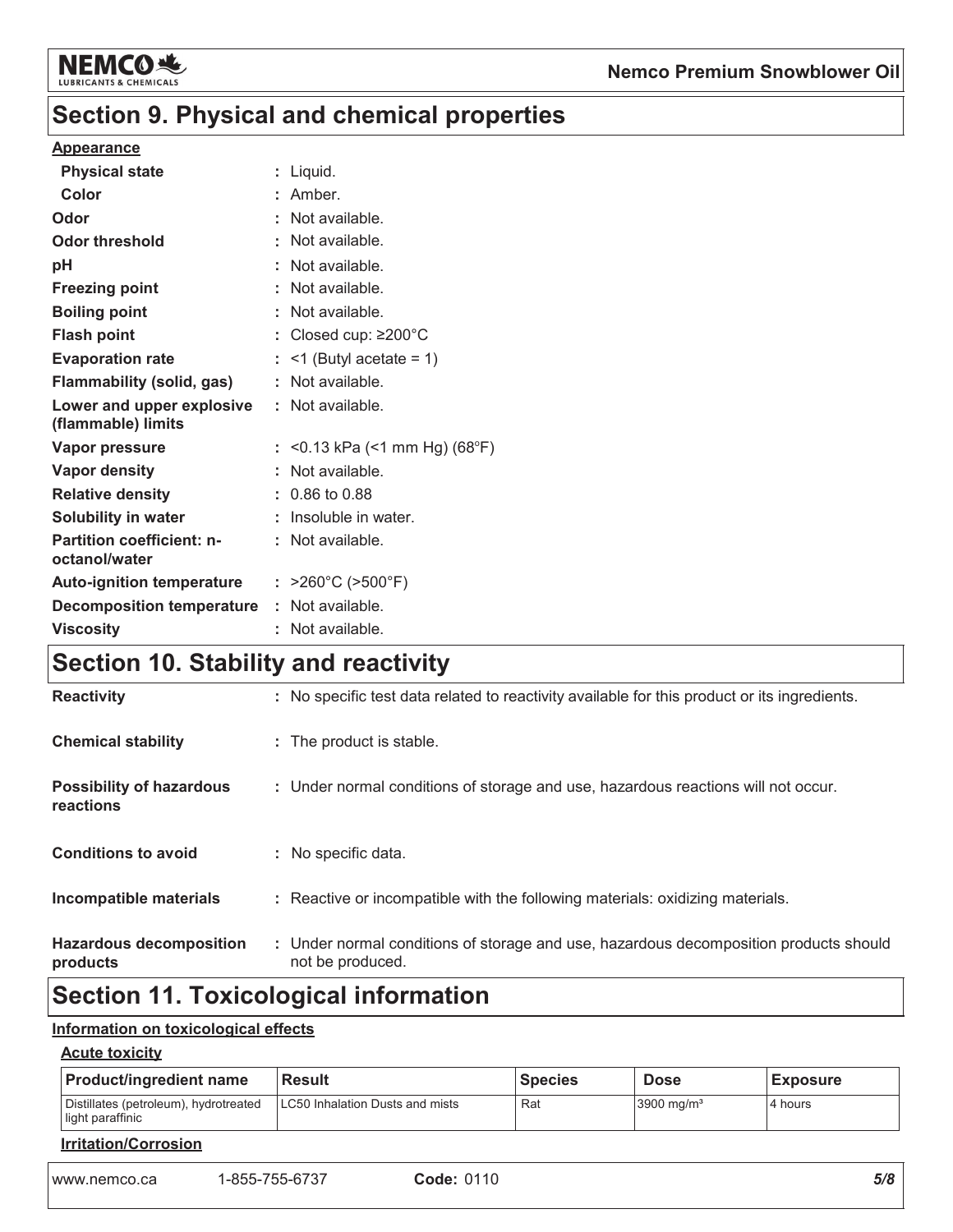

### **Section 11. Toxicological information**

There is no data available.

#### **Sensitization**

There is no data available.

#### **Mutagenicity**

There is no data available.

#### Carcinogenicity

#### **Classification**

| <b>Product/ingredient name</b>                            | OSHA  IARC | <b>NTP</b> | <b>ACGIH EPA</b> | <b>NIOSH</b> |
|-----------------------------------------------------------|------------|------------|------------------|--------------|
| Distillates (petroleum), hydrotreated<br>light paraffinic |            |            | A4               |              |

#### **Reproductive toxicity**

There is no data available.

#### **Teratogenicity**

There is no data available.

Specific target organ toxicity (single exposure)

There is no data available.

#### Specific target organ toxicity (repeated exposure)

There is no data available.

#### **Aspiration hazard**

There is no data available.

| Information on the likely |  | : Dermal contact. Eye contact. Inhalation. Ingestion. |
|---------------------------|--|-------------------------------------------------------|
|                           |  |                                                       |

#### routes of exposure

**Potential acute health effects** 

| Eye contact         | : No known significant effects or critical hazards. |
|---------------------|-----------------------------------------------------|
| <b>Inhalation</b>   | : No known significant effects or critical hazards. |
| <b>Skin contact</b> | : No known significant effects or critical hazards. |
| Ingestion           | : No known significant effects or critical hazards. |

#### Symptoms related to the physical, chemical and toxicological characteristics

| Eye contact         | : Adverse symptoms may include the following: pain or irritation, watering, redness.  |
|---------------------|---------------------------------------------------------------------------------------|
| <b>Inhalation</b>   | : Adverse symptoms may include the following: respiratory tract irritation, coughing. |
| <b>Skin contact</b> | : Adverse symptoms may include the following: irritation, redness.                    |
| Ingestion           | : No known significant effects or critical hazards.                                   |

#### Delayed and immediate effects and also chronic effects from short and long term exposure

| <b>Short term exposure</b>              |  |                                                                                      |  |  |
|-----------------------------------------|--|--------------------------------------------------------------------------------------|--|--|
| <b>Potential immediate</b><br>effects   |  | : No known significant effects or critical hazards.                                  |  |  |
| <b>Potential delayed effects</b>        |  | : No known significant effects or critical hazards.                                  |  |  |
| Long term exposure                      |  |                                                                                      |  |  |
| <b>Potential immediate</b><br>effects   |  | : No known significant effects or critical hazards.                                  |  |  |
|                                         |  | <b>Potential delayed effects</b> : No known significant effects or critical hazards. |  |  |
| <b>Potential chronic health effects</b> |  |                                                                                      |  |  |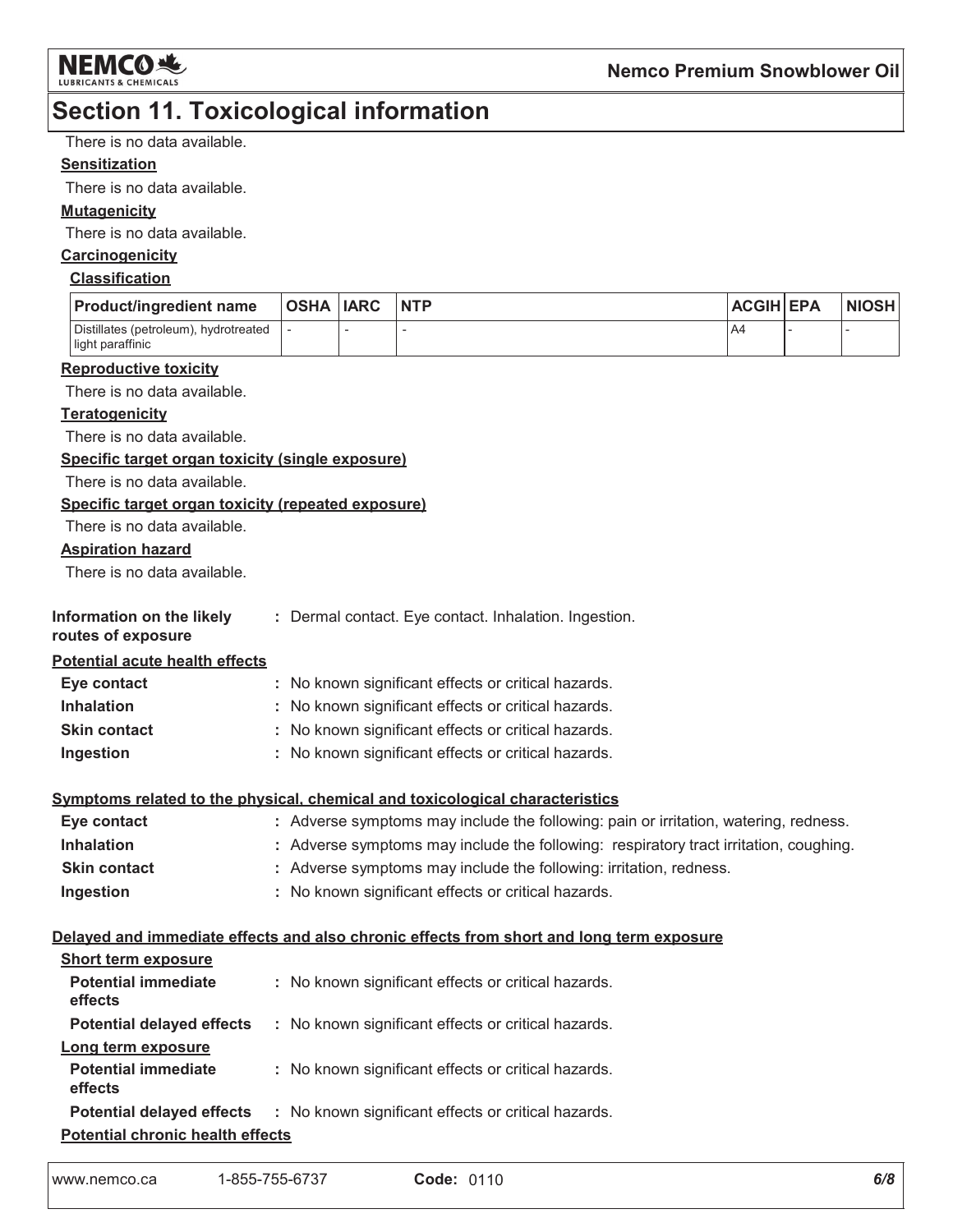

# **Section 11. Toxicological information**

| General                      | : No known significant effects or critical hazards. |
|------------------------------|-----------------------------------------------------|
| Carcinogenicity              | : No known significant effects or critical hazards. |
| <b>Mutagenicity</b>          | : No known significant effects or critical hazards. |
| <b>Teratogenicity</b>        | : No known significant effects or critical hazards. |
| <b>Developmental effects</b> | : No known significant effects or critical hazards. |
| <b>Fertility effects</b>     | : No known significant effects or critical hazards. |

#### **Numerical measures of toxicity**

#### **Acute toxicity estimates**

| Route                        | <b>ATE value</b> |
|------------------------------|------------------|
| Inhalation (dusts and mists) | 17.23 mg/L       |

# **Section 12. Ecological information**

#### **Toxicity**

There is no data available.

#### **Persistence and degradability**

There is no data available.

#### **Bioaccumulative potential**

| There is no data available.                                   |                               |
|---------------------------------------------------------------|-------------------------------|
| <b>Mobility in soil</b>                                       |                               |
| <b>Soil/water partition</b><br>coefficient (K <sub>oc</sub> ) | : There is no data available. |

: No known significant effects or critical hazards. Other adverse effects

### **Section 13. Disposal considerations**

**Disposal methods** 

: Disposal of this product, solutions and any by-products should comply with the requirements of environmental protection and waste disposal legislation and any regional local authority requirements.

### **Section 14. Transport information**

|                                      | <b>TDG</b>               | <b>IMDG</b>              | <b>IATA</b>    |
|--------------------------------------|--------------------------|--------------------------|----------------|
| <b>UN number</b>                     | Not regulated.           | Not regulated.           | Not regulated. |
| <b>UN proper</b><br>shipping name    |                          |                          |                |
| <b>Transport</b><br>hazard class(es) |                          | $\overline{\phantom{0}}$ |                |
| <b>Packing group</b>                 | $\overline{\phantom{a}}$ |                          |                |
| www.nemco.ca                         | 1-855-755-6737           | Code: 0110               | 7/8            |